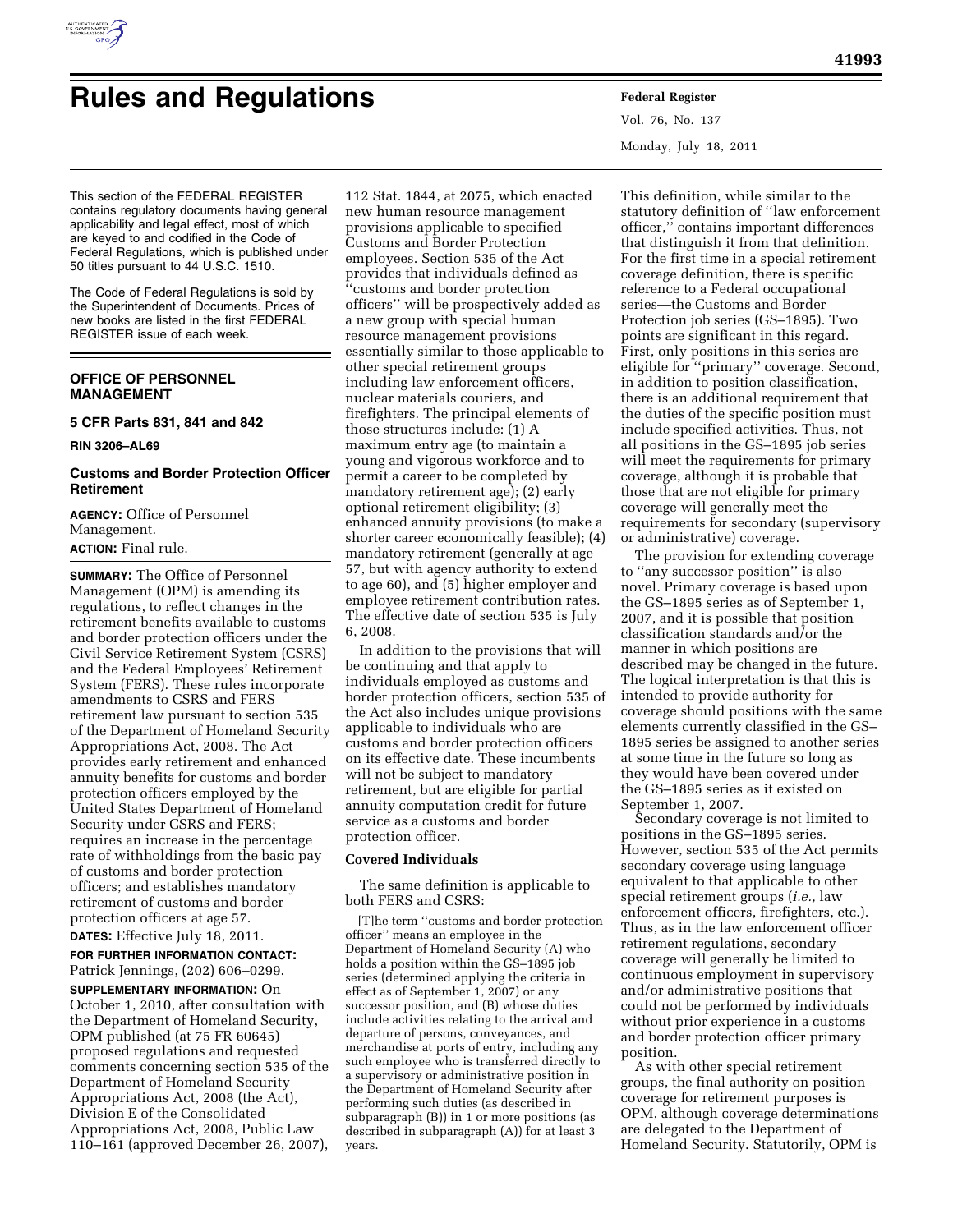also the final authority on position classification, the other aspect of retirement coverage eligibility.

## **Incumbent Employees**

Section 535 of the Act has provisions concerning mandatory retirement and annuity computation that are applicable to individuals who, depending upon the provision, were first appointed as a customs and border protection officer prior to the effective date, or are customs and border protection officers on the effective date.

*Mandatory retirement:* Sections 831.1608(c) and 842.1006(d) of the rule address the provisions of section 535(e)(2)(A) of the Act, which provide that mandatory retirement ''shall not apply to an individual first appointed as a customs and border protection officer before the effective date'' of July 6, 2008. Unlike another provision of section 535  $(i.e., section 535(e)(2)(C)), section$ 535(e)(2)(A) does not specify that the individual has to be a customs and border protection officer on the effective date. Thus, an individual previously appointed as a customs and border protection officer before July 6, 2008, but not so employed on that date would not be subject to mandatory retirement upon returning to customs and border protection officer employment following that break in service.

*Prior service and secondary coverage:*  Sections 831.1604(b) and 842.1003(c) of the rule address the provisions of section 535(e)(2)(B) of the Act, which provide special rules for treatment of pre-enactment customs and border protection officer service. These special rules are relevant to secondary customs and border protection officer coverage determinations. Section 535 of the Act is explicit that its provisions are prospective, stating in section 535(e)(2)(B)—

(B) TREATMENT OF PRIOR CBPO SERVICE.—

(i) GENERAL RULE.—Except as provided in clause (ii), nothing in this section or any amendment made by this section shall be considered to apply with respect to any service performed as a customs and border protection officer before the effective date under paragraph (1).

(ii) EXCEPTION.—Service described in section 8331(31) or 8401(36) of title 5, United States Code (as amended by this section) rendered before the effective date under paragraph (1) may be taken into account to determine if an individual who is serving on or after such effective date then qualifies as a customs and border protection officer by virtue of holding a supervisory or administrative position in the Department of Homeland Security.

The meaning of clause (ii) is that if an individual is in a secondary

(supervisory or administrative) position on July 6, 2008, that individual's eligibility to be a customs and border protection officer will be determined by looking back at the individual's employment history to determine whether the requirements for coverage would have been met if the provisions of 535 had been in effect during the earlier employment history.

There is one potential issue in this regard resulting from the fact that the GS–1895 series dates back only to July of 2004, and that standard is the one in effect on September 1, 2007. Thus, a cursory reading of this provision could be interpreted to mean that only if there has been three years of post-July 2004 primary service actually classified in the GS–1895 series followed by a direct transfer to a secondary position can an individual in a secondary position be found to be a customs and border protection officer on July 6, 2008. This would permit such coverage only if an individual transferred into a secondary position on or after July 1, 2007. This would mean that some customs and border protection officers in secondary supervisory and administrative customs and border protection officer positions on July 6, 2008, would not be entitled to retirement coverage under the law when the law went into effect.

Despite the lack of relevant legislative history, such a rigid interpretation would be inconsistent with the statutory scheme. There is however an alternative interpretation yielding a reasonable result, which OPM has adopted for this rule. Prior to the establishment of the GS–1895 series, it was preceded by three precursor position series; GS– 1816, Immigration Inspection, GS–1890, Customs Inspection, and GS–1801, Canine Enforcement Officer. Most positions classified under those series would now be classified under the GS– 1895 series.

Accordingly, for purposes of evaluating whether pre-July 2004 service is qualifying as primary service, positions classified prior to July 2004 in the GS–1816, GS–1890, or GS–1901 series should be considered as meeting the requirement of being a ''position within the GS–1895 job series (determined applying the criteria in effect as of September 1, 2007).'' However, merely being in one of those three series does not mean that the position was a primary position. The additional requirements relating to the type of work performed must also be satisfied.

#### **Proportional Annuity Computation**

Sections 831.1612(c) and 842.1009(c) of the rule address the unique

provisions of section 535(e)(2)(C) of the Act, which provide for proportional annuity computations that are applicable only to individuals who are customs and border protection officers on July 6, 2008, based on an appointment to a customs and border protection officer prior to that date. Unlike the mandatory retirement exemption, the provisions of section 535(e)(2)(C) of the Act do not apply to a previously appointed customs and border protection officer who is not employed as a customs and border protection officer on July 6, 2008. A previously employed customs and border protection officer who returns after July 6, 2008, would not be eligible, nor would a U.S. Customs and Border Protection employee not in a customs and border protection officer position on July 6, 2008. Under the provisions of section 535(e)(2)(C), individuals do not receive credit for pre-July 6, 2008, service counted towards special retirement eligibility or computation. However, they are eligible to have post-July 5, 2008 customs and border protection officer service credited in their annuity computation at a higher rate even though they may not meet the requirements for special customs and border protection officer retirement. Service in other special retirement categories such as law enforcement officer or firefighter cannot be added to customs and border protection officer service for use in a proportional annuity computation.

Thus, a customs and border protection officer employed on July 6, 2008, and covered by CSRS would have all full months of customs and border protection officer service computed using an annual multiplier of 2.5 percent per year of such service up to 20 years. A customs and border protection officer employed on July 6, 2008, and covered by FERS would have all full months of customs and border protection officer service computed using an annual multiplier of 1.7 percent per year of such service up to 20 years.

### **Elections**

Sections 831.1612(a) and 842.1009(a) of the rule address the provisions of section 535(e)(3) of the Act, which require that individuals who are customs and border protection officers on December 26, 2007, must be given the right to elect to be covered by or excluded from its provisions when it becomes effective on July 6, 2008. For such incumbents, section 535 provides a substantial lifetime annuity increase in return for a small increase in retirement contributions deducted from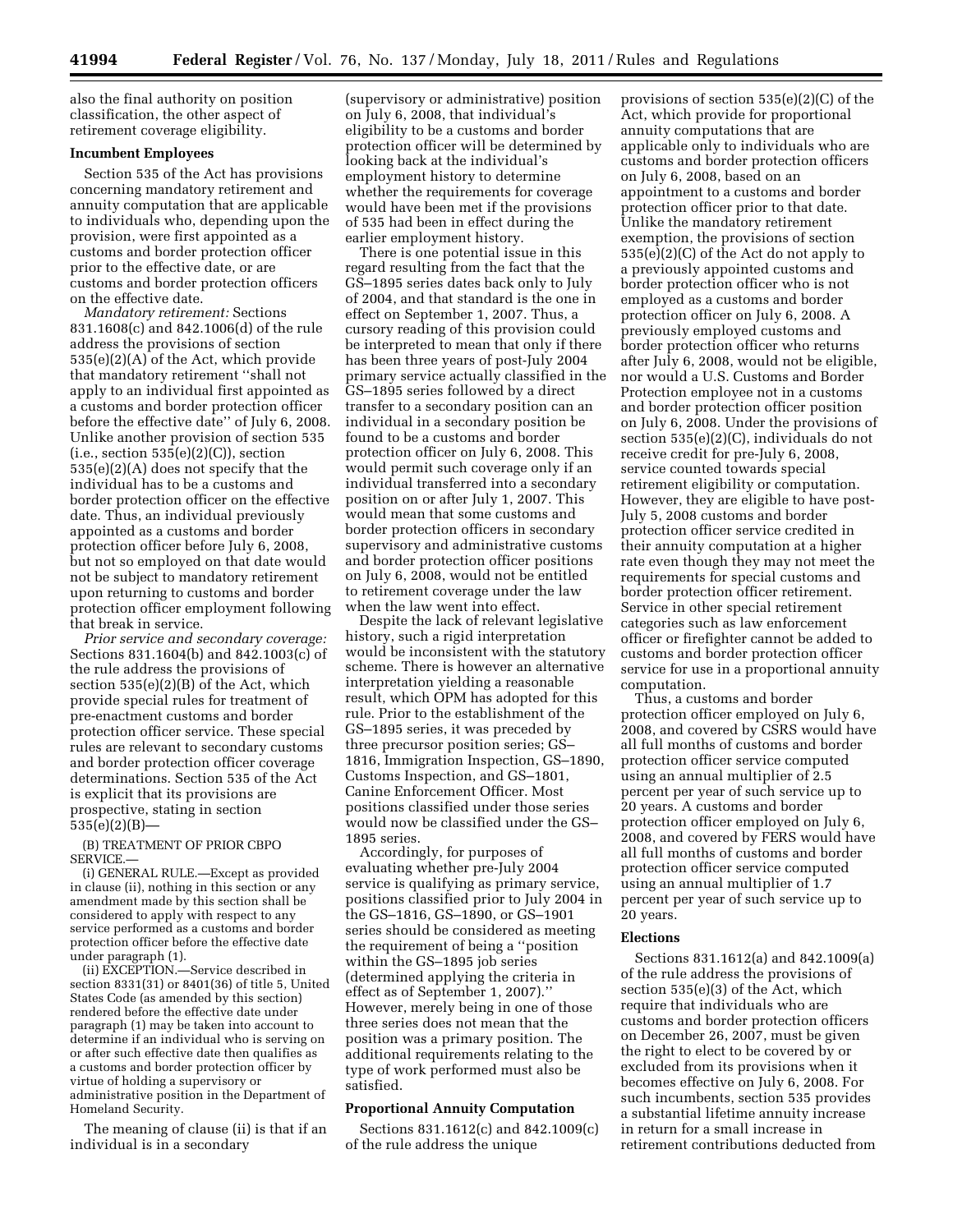pay. Incumbents on July 6, 2008, are exempt from mandatory retirement. Although the Department of Homeland Security has already provided affected employees with the opportunity to elect to be excluded from the customs and border protection officer provisions, the proposed rule describes the terms of the election opportunity provided by the Department of Homeland Security in the event that there is any question about an employee's election opportunity in the future.

## **Current Law Enforcement Officers**

Sections 831.1612(b) and 842.1009(b) of the rule address the provisions of section 535(e)(5) of the Act, which specifies that nothing in section 535 or any amendment made by it shall be considered to afford any election or to otherwise apply with respect to anyone who as of December 25, 2007, was a law enforcement officer employed by U.S. Customs and Border Protection.

#### **Technical and Conforming Amendments to Existing Regulations**

The rule makes various technical and conforming amendments to 5 CFR §§ 831.502, 841.403, 841.503, 842.208, 842.403, 842.801, and 842.901 to add references to customs and border protection officers. Section 831.502 is also being reissued in its entirety to correct typographical errors in the existing paragraph designations.

#### **Comments**

We received several comments regarding the proposed rule and they are addressed below. We have not addressed comments we received that were aimed at substantive benefit and procedural issues outside the scope of the regulations.

One commenter asked for an extension until November 3, 2010, to submit comments on the proposed rule because he had not immediately known that the proposed rule had been published. The proposed rule, with a request for comments, was published in the **Federal Register** and posted on Regulations.gov. This process provided adequate notice to the public of the proposed rule and of OPM's request for comments on the rule. The reasons provided by the commenter for asking for an extension are insufficient and would unnecessarily delay the publication of the final rule. The same commenter noted that the regulations make a distinction between primary and secondary positions. This commenter asked why the distinction is being made since ''previous experience in a primary position is required.'' This commenter also asked that the provisions of

§ 831.1607 be waived or phased-in over a period of time for current officers. Section 831.1607(a) provides in part that the Department of Homeland Security deduct and withhold an additional 0.5% an employee's base pay, as required under 5 U.S.C. 8334(a), when the employee is entitled to retirement coverage as a customs and border protection officer. With regard to primary and secondary positions, the regulations follow the general structure of the retirement regulations of other special groups such as law enforcement officers, firefighters, and nuclear materials couriers. All of these regulations draw a distinction between primary (or rigorous) positions and secondary positions, and the proposed rule incorporates substantially similar provisions. The distinction between primary and secondary provisions is based on the statutory distinction between front-line positions and secondary positions in all of the definitions for special groups. With regard to 5 U.S.C. 8334(a), OPM has no authority to waive or phase-in the statute.

Several commenters objected to the requirement at  $\S 831.1604(a)(2)$  and § 842.1003(b)(2) of the proposed rule which provides that an employee have at least three years of experience in a primary customs and border protection officer position to continue to be covered as a customs and border protection officer upon direct transfer to a secondary supervisory or administrative position (the 3-year experience requirement). This requirement is included in the statutory definition of ''customs and border protection officer'' at 5 U.S.C. 8331(31) and § 8401(36). OPM has permitted as much flexibility as possible under the law in permitting prior service in occupational series that were precursor series to the GS–1895 series to count toward the 3-year experience requirement at  $\S 831.1604(a)(2)$  and § 842.1003(b)(2). These special rules are provided at §§ 831.1604(b) and 842.1003(c) of the rules (see *Prior service and secondary coverage* above).

Another commenter indicated that the proposed rule improperly limited precursor series to the Customs and Border Protection Series (GS–1895) only to the Immigration Inspector Series (GS– 1816), Customs Inspector Series (GS– 1890), and Canine Enforcement Officer Series (GS–1801). This commenter also stated that given the similarity between the statutory definition of customs and border protection officer and the statutory definitions for other special groups such as law enforcement officers and firefighters, that only the duties of

a position (i.e., activities relating to the arrival and departure of persons, conveyances, and merchandise at ports of entry) should be considered when the 3-year experience requirement is applied. First, the regulations do not limit precursor series to the Customs and Border Protection Series (GS–1895) to only the Immigration Inspector Series (GS–1816), Customs Inspector Series (GS–1890), and Canine Enforcement Officer Series (GS–1801). Sections 831.1604(b)(1)(i) and 842.1003(c)(1)(i) provide that in addition to the Immigration Inspector Series (GS–1816), Customs Inspector Series (GS–1890), and Canine Enforcement Officer Series (GS–1801), a precursor series to the GS– 1895 series includes ''any other series which the agency head determines were predecessor series to the Customs and Border Protection Series (GS–1895), and that would have been classified under the GS–1895 series had it then existed.'' Second, OPM cannot adopt an approach to the 3-year experience requirement that disregards the statutory reference to the GS–1895 series in favor of an approach which considers only the duties performed by an employee. The statutory definition of customs and border protection officer clearly requires that customs and border protection officer retirement coverage in a supervisory or administrative position in the Department of Homeland Security is only permitted when an employee is transferred directly to such a position after performing duties relating to the arrival and departure of persons, conveyances, and merchandise at ports of entry *in one or more positions classified within the GS–1895 job series.*  Thus, work experience in a position classified within the GS–1895 job series is one of the conditions that must be satisfied for an employee to continue customs and border protection officer retirement coverage in a supervisory or administrative position. As discussed above, the inclusion of the reference to the GS–1895 job series in the customs and border protection officer definition is the first time in history of special retirement coverage definitions that a specific reference to a Federal occupational series has been included in a definition. Although the regulations are flexible in that they permit service in precursor series to the Customs and Border Protection Series (GS–1895) to be used to satisfy the 3-year experience requirement, the requirement that an employee have experience in the GS– 1895 job series to continue customs and border protection officer retirement coverage in a supervisory or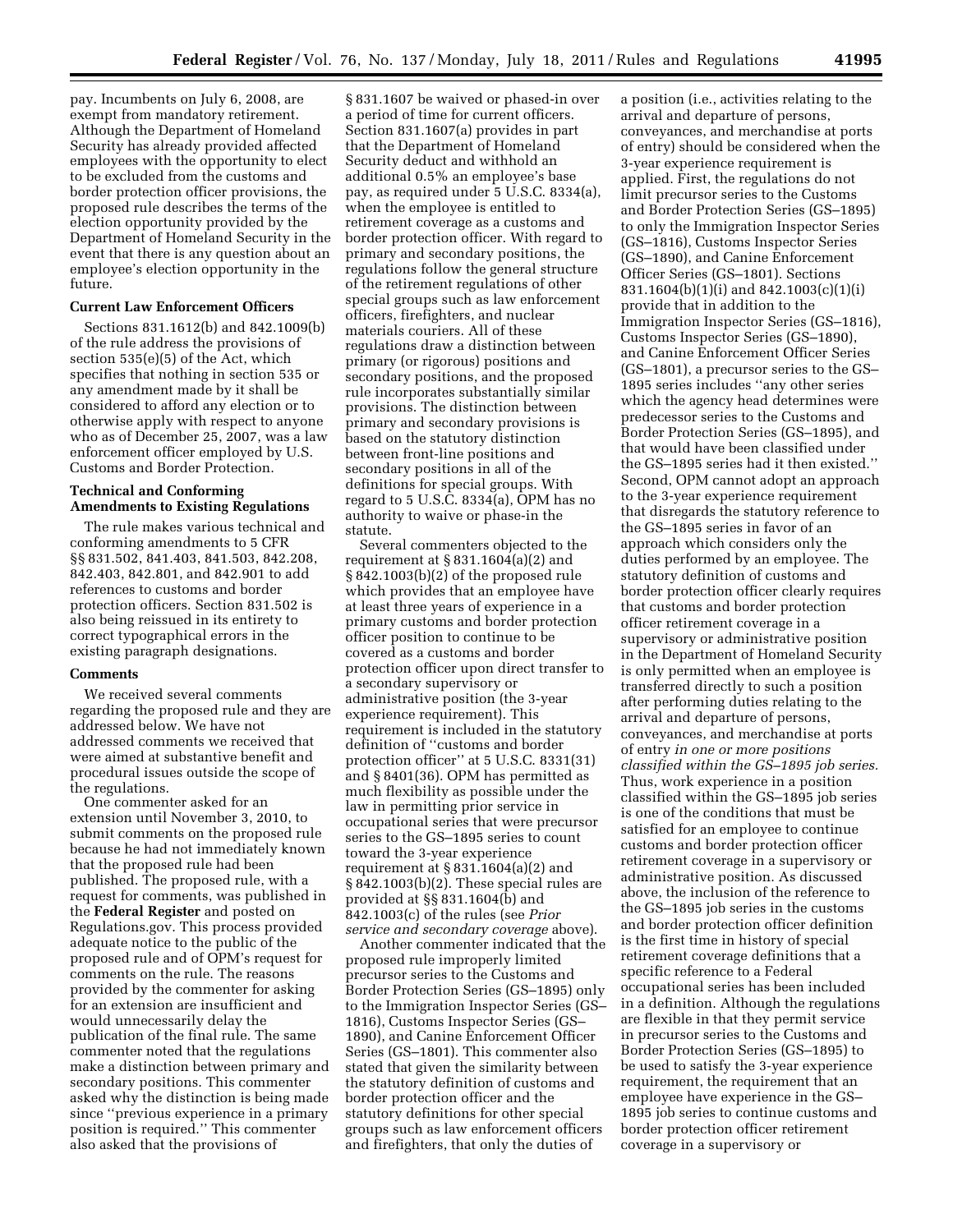administrative position cannot be disregarded.

Two commenters asked that the proposed rule be changed to allow service as a law enforcement officer to be used to satisfy the requirements for special coverage in a customs and border protection officer position. One commenter, noted that 5 U.S.C. 8336(c) and 8412(d) provide that ''any combination'' of service as a law enforcement officer, firefighter, nuclear materials courier, customs and border protection officer, etc., can be used to meet the service requirements for entitlement to an immediate retirement under those sections. This commenter stated that service as a law enforcement officer, firefighter, nuclear materials courier, customs and border protection officer, etc., is therefore interchangeable for other purposes as well. This commenter also asked whether a 38 year-old employee with 10 years of service as a customs and border protection officer could transfer to a law enforcement officer position. Law enforcement officer, firefighter, nuclear materials courier, customs and border protection officer, and other types of special service are each defined by the different duties. The duties of a law enforcement officer (investigation, apprehension, or detention of individuals suspected or convicted of offenses against the criminal laws of the United States) and the duties of a customs and border protection officer (activities relating to the arrival and departure of persons, conveyances, and merchandise at ports of entry) are entirely different. Each type of special group service is a unique career field and positions within each group are classified under a separate occupational series. Experience in one occupation is not equivalent with experience in another occupation. In fact, one policy goal of special retirement coverage is to encourage career service by an employee in the particular occupation chosen by the employee. However, it is possible for an employee to move, within certain limits, from one of the special group occupations to another without a loss of special retirement coverage. Changing careers is easier for an employee to do early in his or her career, and there should be no obstacle to a 38-year-old employee with 10 years of service as a customs and border protection officer moving to a primary law enforcement officer position. In this situation, an agency would be within its discretion to adjust the usual law enforcement officer maximum entry age (age 37) for the employee by 10 years (i.e., to age 47) because the employee

already has 10 years of service creditable towards entitlement under 5 U.S.C. 8412(d) (assuming the employee is covered by FERS). If the employee remained continuously employed as a law enforcement officer, he would have 29 years of combined customs and border protection officer service and law enforcement officer service when he reached age 57, and would be subject to mandatory separation by virtue of the ''any combination of such service'' clause of § 8412(d). The second commenter asked that service in a ''CBPO (Enforcement) (CBPOE) position, or in the predecessor Senior Immigration Inspector position'' be considered as service in a primary customs and border protection officer for purposes of transferring to a secondary position because employees in these positions were law enforcement officers under subchapter III of chapter 83 and chapter 84 of title 5, United States Code, before the enactment of section 535 of the Act. As discussed above, the duties of a law enforcement officer and customs and border protection officer are not equivalent. Furthermore, section 535(e)(5) of the Act clearly provides that nothing in section 535 or any amendment made by it shall be considered to afford any election or to otherwise apply with respect to anyone who as of December 25, 2007, was a law enforcement officer employed by U.S. Customs and Border Protection. Law enforcement officer experience cannot be used to meet the 3-year customs and border protection officer experience requirement under § 831.1604 and § 842.1003(b) of the regulations.

One commenter asserted that § 831.1605 of the proposed rule is inconsistent with the existing CSRS law enforcement officer regulations at 5 CFR 831.906(e) and the court's decision in *Hall* v. *Department of the Treasury,* 264 F.3d 1050 (Fed. Cir. 2001). This commenter also asserted that § 831.1605 of the proposed rule ''engraft the more restrictive FERS regulations [at 5 CFR 842.906]'' onto the CSRS customs and border protection officer regulations. Section § 831.1605 of the proposed rule is not inconsistent with the court's decision in *Hall.* In the section of the court's decision where it discussed 5 CFR 831.906(e), it merely cited the provisions at § 831.906(e) and determined that the Treasury had waived its timeliness defense under § 831.906(e) when it decided the merits of Mr. Hall's complaint without addressing the question of timeliness. *Hall,* 264 F.3d at 1061. The court's decision in *Hall* does not require OPM

to use the rule at § 831.906(e) for other special groups. The rule at § 831.1605 of the proposed rule is based on § 831.805(c) of subpart H of title 5, Code of Federal Regulations—the regulations pertaining to CSRS nuclear materials courier retirement coverage. Although § 831.1605 of the proposed rule is different from 5 CFR 831.906(e), it provides a reasonable amount of flexibility for the consideration of untimely requests. If an employee in a position not subject to the one-half percent higher withholding rate of 5 U.S.C. 8334(c) fails to seek a determination from the Department of Homeland Security within 6 months after entering the position, or after any significant change in the position, that his or her position is properly covered by the higher withholding rate, the agency head's determination that the service was not so covered at the time of the service is presumed to be correct. This presumption may be rebutted by a preponderance of the evidence that the employee was unaware of his or her status or was prevented by cause beyond his or her control from requesting that the official status be changed at the time the service was performed. Furthermore, because the presumption is a defense to an untimely request, the Department of Homeland Security may decide not to assert the presumption of correctness as a defense. In other words, the Department of Homeland Security may waive the defense by addressing the merits of the employee's claim, as occurred in *Hall.* 

One commenter asked that the deadline for past service credit requests at § 831.1606(c) be changed to after the date of publication of the final rule. We agree. The date at § 831.1606(c) was arrived at during the drafting of the proposed rule. At the time, the June 30, 2011 date was in the future. We have changed the date to June 30, 2012.

#### **Executive Order 12866, Regulatory Review**

This rule has been reviewed by the Office of Management and Budget in accordance with Executive Order 12866.

## **Regulatory Flexibility Act**

I certify that this regulation will not have a significant economic impact on a substantial number of small entities because the regulation will only affect retirement payments to retired employees, spouses, former spouses, and insurable interest survivors.

# **List of Subjects in 5 CFR Parts 831, 841 and 842**

Administrative practice and procedure, Air traffic controllers,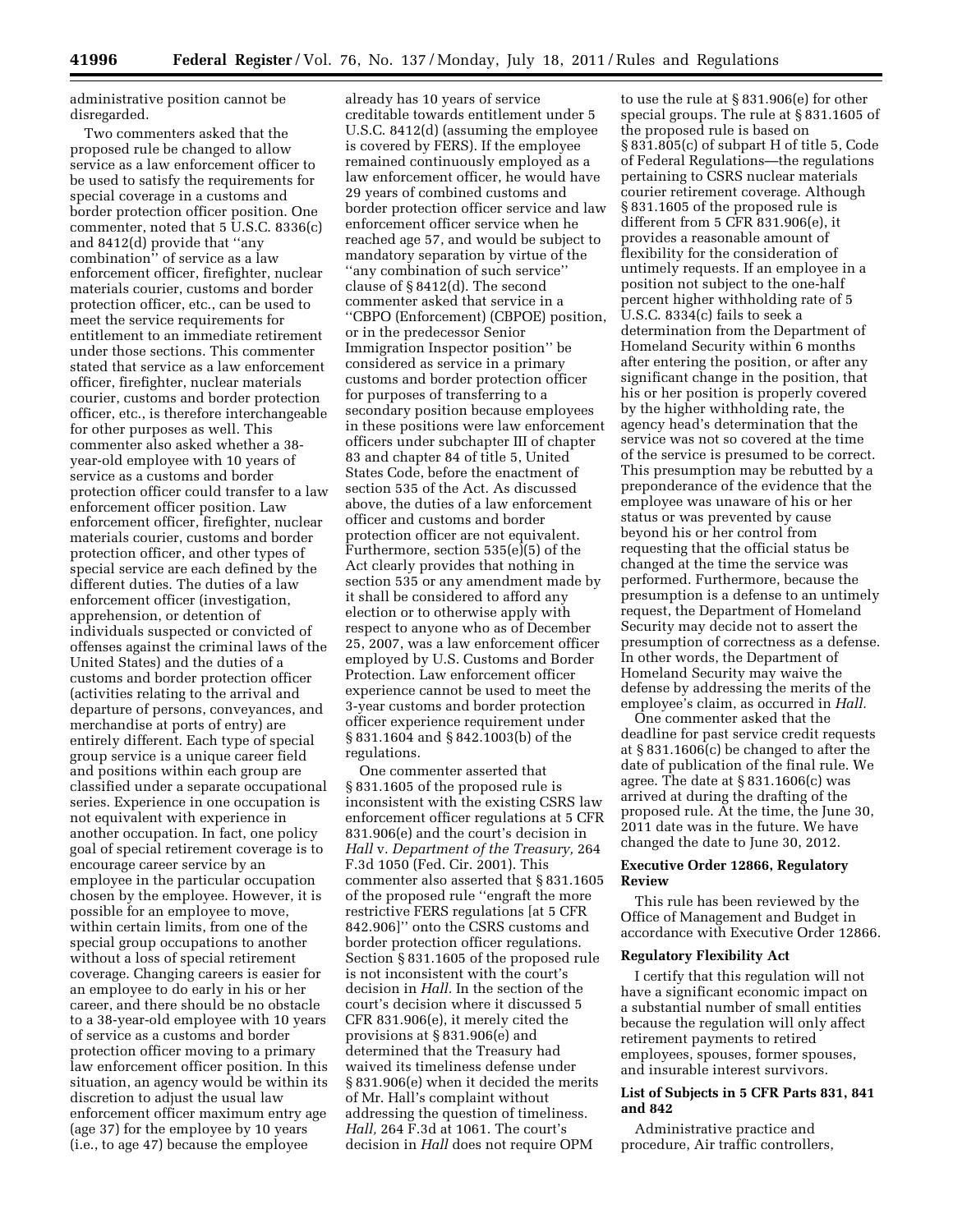Alimony, Claims, Disability benefits, Firefighters, Government employees, Income taxes, Intergovernmental relations, Law enforcement officers, Pensions, Reporting and recordkeeping requirements, Retirement.

Office of Personnel Management.

#### **John Berry,**

*Director.* 

For the reasons discussed in the preamble, OPM is amending 5 CFR parts 831, 841, and 842, as set forth below:

# **PART 831—RETIREMENT**

■ 1. The authority citation for part 831 is revised to read as follows:

**Authority:** 5 U.S.C. 8347; Sec. 831.102 also issued under 5 U.S.C. 8334; Sec. 831.106 also issued under 5 U.S.C. 552a; Sec. 831.108 also issued under 5 U.S.C. 8336(d)(2); Sec. 831.114 also issued under 5 U.S.C. 8336(d)(2), and Sec. 1313(b)(5) of Pub. L. 107–296, 116 Stat. 2135; Sec. 831.201(b)(1) also issued under 5 U.S.C. 8347(g); Sec. 831.201(b)(6) also issued under 5 U.S.C. 7701(b)(2); Sec. 831.201(g) also issued under Secs. 11202(f), 11232(e), and 11246(b) of Pub. L. 105–33, 111 Stat. 251; Sec. 831.201(g) also issued under Sec. 7(b) and (e) of Pub. L. 105– 274, 112 Stat. 2419; Sec. 831.201(i) also issued under Secs. 3 and 7(c) of Pub. L. 105– 274, 112 Stat. 2419; Sec. 831.204 also issued under Sec. 102(e) of Pub. L. 104–8, 109 Stat. 102, as amended by Sec. 153 of Pub. L. 104– 134, 110 Stat. 1321; Sec. 831.205 also issued under Sec. 2207 of Pub. L. 106–265, 114 Stat. 784; Sec. 831.206 also issued under Sec. 1622(b) of Pub. L. 104–106, 110 Stat. 515; Sec. 831.301 also issued under Sec. 2203 of Pub. L. 106–265, 114 Stat. 780; Sec. 831.303 also issued under 5 U.S.C. 8334(d)(2) and Sec. 2203 of Pub. L. 106–235, 114 Stat. 780; Sec. 831.502 also issued under 5 U.S.C. 8337, and Sec. 1(3), E.O. 11228, 3 CFR 1965–1965 Comp. p. 317; Sec. 831.663 also issued under 5 U.S.C. 8339(j) and (k)(2); Secs. 831.663 and 831.664 also issued under Sec. 11004(c)(2) of Pub. L. 103–66, 107 Stat. 412; Sec. 831.682 also issued under Sec. 201(d) of Pub. L. 99– 251, 100 Stat. 23; Sec. 831.912 also issued under Sec. 636 of Appendix C to Pub. L. 106– 554, 114 Stat. 2763A–164; Subpart P also issued under Sec. 535(d) of Title V of Division E of Pub. L. 110–161, 121 Stat. 2042; Subpart V also issued under 5 U.S.C. 8343a and Sec. 6001 of Pub. L. 100–203, 101 Stat. 1330–275; Sec. 831.2203 also issued under Sec. 7001(a)(4) of Pub. L. 101–508, 104 Stat. 1388–328.

■ 2. Revise 831.502 to read as follows:

#### **§ 831.502 Automatic separation; exemption.**

(a) When an employee meets the requirements for age retirement on any day within a month, he is subject to automatic separation at the end of that month. The department or agency shall notify the employee of the automatic separation at least 60 days in advance of the separation. If the department or

agency fails through error to give timely notice, the employee may not be separated without his consent until the end of the month in which the notice expires.

(b) The head of the agency, when in his or her judgment the public interest so requires, may exempt a law enforcement officer, firefighter, nuclear materials courier, or customs and border protection officer from automatic separation until that employee becomes 60 years of age.

(c) The Secretary of Transportation and the Secretary of Defense, under such regulations as each may prescribe, may exempt an air traffic controller having exceptional skills and experience as a controller from automatic separation until that controller becomes 61 years of age.

(d) When a department or agency lacks authority and wishes to secure an exemption from automatic separation for one of its employees other than a Presidential appointee, beyond the age(s) provided by statute, i.e., age 60 for a law enforcement officer, firefighter, nuclear materials courier, or customs and border protection officer, and age 61 for an air traffic controller, the department or agency head shall submit a recommendation to that effect to OPM.

(1) The recommendation shall contain:

(i) A statement that the employee is willing to remain in service;

(ii) A statement of facts tending to establish that his/her retention would be in the public interest;

(iii) The period for which the exemption is desired, which period may not exceed 1 year; and,

(iv) The reasons why the simpler method of retiring the employee and immediately reemploying him or her is not being used.

(2) The recommendation shall be accompanied by a medical certificate showing the physical fitness of the employee to perform his or her work.

(e) OPM may approve an exemption only before the automatic separation date applicable to the employee. For this reason, the department or agency shall forward the recommendation to OPM at least 30 days before this separation date.

■ 3. Add subpart P to part 831 to read as follows:

## **Subpart P—Customs and Border Protection Officers**

Sec.

- 831.1601 Applicability and purpose.
- 831.1602 Definitions.
- 831.1603 Conditions for coverage in primary positions.
- 831.1604 Conditions for coverage in secondary positions.
- 831.1605 Evidence.
- 831.1606 Requests from individuals.<br>831.1607 Withholdings and contribu
- 831.1607 Withholdings and contributions.<br>831.1608 Mandatory separation. Mandatory separation.
- 
- 831.1609 Reemployment.<br>831.1610 Review of decis Review of decisions.
- 831.1611 Oversight of coverage
- determinations.
- 831.1612 Elections of Retirement Coverage, exclusions from retirement coverage, and proportional annuity computations.

## **Subpart P—Customs and Border Protection Officers**

## **§ 831.1601 Applicability and purpose.**

(a) This subpart contains regulations of the Office of Personnel Management (OPM) to supplement 5 U.S.C. 8336(c), which establishes special retirement eligibility for customs and border protection officers employed under the Civil Service Retirement System; 5 U.S.C. 8331(3)(C) and (G), pertaining to basic pay; 5 U.S.C. 8334(a)(1) and (c), pertaining to deductions, contributions, and deposits; 5 U.S.C. 8335(b), pertaining to mandatory retirement; and 5 U.S.C. 8339(d), pertaining to computation of annuity.

(b) The regulations in this subpart are issued pursuant to the authority given to OPM in 5 U.S.C. 8347 to prescribe regulations to carry out subchapter III of chapter 83 of title 5 of the United States Code, and in 5 U.S.C. 1104 to delegate authority for personnel management to the heads of agencies, and pursuant to the authority given the Director of OPM in Section 535(d) of the Department of Homeland Security Appropriations Act, 2008, Division E of Public Law 110–161, 121 Stat. 1844, at 2075.

#### **§ 831.1602 Definitions.**

In this subpart—

*Agency head* means the Secretary of the Department of Homeland Security. For purposes of an approval of coverage under this subpart, agency head is also deemed to include the designated representative of the Secretary of the Department of Homeland Security (DHS), except that the designated representative must be a department headquarters-level official who reports directly to the Secretary of the Department of Homeland Security, or to the Deputy Secretary of the Department of Homeland Security, and who is the sole such representative for the entire department. For the purposes of a denial of coverage under this subpart, agency head is also deemed to include the designated representative of the Secretary of the Department of Homeland Security at any level within the Department of Homeland Security.

*Customs and border protection officer*  means an employee in the Department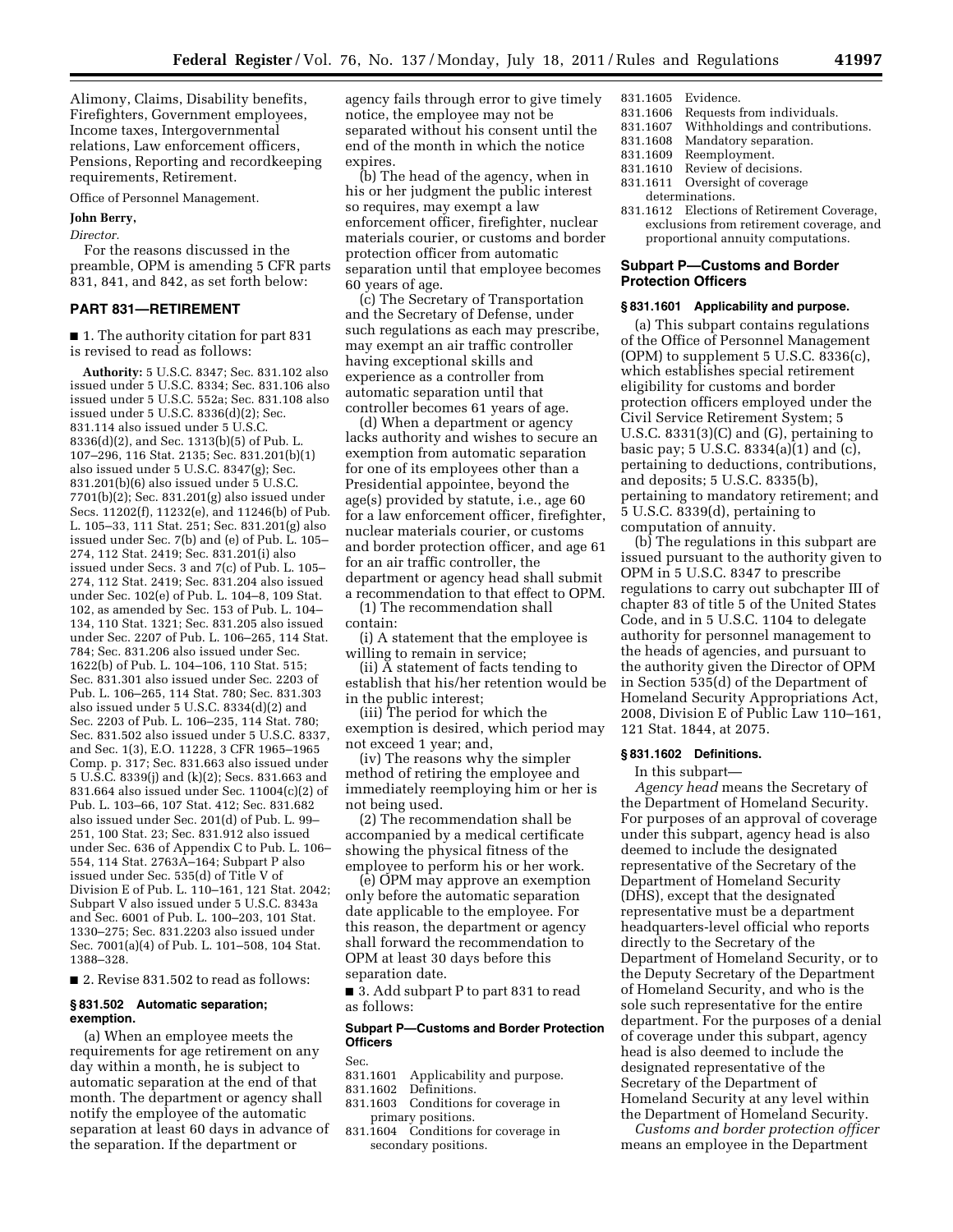of Homeland Security occupying a position within the Customs and Border Protection Officer (GS–1895) job series (determined applying the criteria in effect as of September 1, 2007) or any successor position, and whose duties include activities relating to the arrival and departure of persons, conveyances, and merchandise at ports of entry. Also included in this definition is an employee engaged in this activity who is transferred directly to a supervisory or administrative position in the Department of Homeland Security after performing such duties in 1 or more positions within the GS–1895 job series (determined applying the criteria in effect as of September 1, 2007), or any successor position, for at least 3 years.

*First-level supervisors* are employees classified as supervisors who have direct and regular contact with the employees they supervise. First-level supervisors do not have subordinate supervisors. A first-level supervisor may occupy a primary position or a secondary position if the appropriate definition is met.

*Primary position* means a position classified within the Customs and Border Protection Officer (GS–1895) job series (determined applying the criteria in effect as of September 1, 2007) or any successor position whose duties include the performance of work directly connected with activities relating to the arrival and departure of persons, conveyances, and merchandise at ports of entry.

*Secondary position* means a position within the Department of Homeland Security that is either—

(1) Supervisory; i.e., a position whose primary duties are as a first-level supervisor of customs and border protection officers in primary positions; or

(2) Administrative; i.e., an executive, managerial, technical, semiprofessional, or professional position for which experience in a primary customs and border protection officer position is a prerequisite.

#### **§ 831.1603 Conditions for coverage in primary positions.**

(a) An employee's service in a position that has been determined by the employing agency head to be a primary customs and border protection officer position is covered under the provisions of 5 U.S.C. 8336(c).

(b) An employee who is not in a primary position, nor covered while in a secondary position, and who is detailed or temporarily promoted to a primary position is not covered under the provisions of 5 U.S.C. 8336(c) for any purpose under this subpart.

#### **§ 831.1604 Conditions for coverage in secondary positions.**

(a) An employee's service in a position that has been determined by the employing agency head to be a secondary position is covered under the provisions of 5 U.S.C. 8336(c) if all of the following criteria are met:

(1) The employee is transferred directly (i.e., without a break in service exceeding 3 days) from a primary position to a secondary position; and

(2) The employee has completed 3 years of service in a primary position, including a position for which no CSRS deductions were withheld; and

(3) If applicable, the employee has been continuously employed in secondary positions since transferring from a primary position without a break in service exceeding 3 days, except that a break in employment in secondary positions which begins with an involuntary separation (not for cause), within the meaning of 8336(d)(1) of title 5, United States Code, is not considered in determining whether the service in secondary positions is continuous for this purpose.

(b) For the purpose of applying the criteria at paragraphs (a)(1) through (3) of this section to evaluate transfers, service, and employment periods that occurred before September 1, 2007—

(1) A primary position is deemed to include:

(i) A position whose duties included the performance of work directly connected with activities relating to the arrival and departure of persons, conveyances, and merchandise at ports of entry that was classified within the Immigration Inspector Series (GS–1816), Customs Inspector Series (GS–1890), Canine Enforcement Officer Series (GS– 1801), or any other series which the agency head determines were predecessor series to the Customs and Border Protection Series (GS–1895), and that would have been classified under the GS–1895 series had it then existed; and

(ii) A position within the Customs and Border Protection Series (GS–1895) whose duties included the performance of work directly connected with activities relating to the arrival and departure of persons, conveyances, and merchandise at ports of entry.

(2) A secondary position is deemed to include:

(i) A first-level supervisor of an employee in a position described at paragraph  $(b)(1)(i)$  or  $(b)(1)(ii)$  of this section; or

(ii) An executive, managerial, technical, semiprofessional, or professional position for which experience in a position described at paragraph  $(b)(1)(i)$  or  $(b)(1)(ii)$  of this section is a mandatory prerequisite.

(c) An employee who is not in a primary position, nor covered while in a secondary position, and who is detailed or temporarily promoted to a secondary position is not covered under the provisions of 5 U.S.C. 8336(c) for any purpose under this subpart.

## **§ 831.1605 Evidence.**

(a) An agency head's determination under §§ 831.1603(a) and 831.1604(a) must be based solely on the official position description of the position in question and any other official description of duties and qualifications.

(b) If an employee is in a position not subject to the one-half percent higher withholding rate of 5 U.S.C. 8334(c), and the employee does not, within 6 months after entering the position or after any significant change in the position, formally and in writing seek a determination from the employing agency that his position is properly covered by the higher withholding rate, the agency head's determination that the service was not so covered at the time of the service is presumed to be correct. This presumption may be rebutted by a preponderance of the evidence that the employee was unaware of his or her status or was prevented by cause beyond his or her control from requesting that the official status be changed at the time the service was performed.

## **§ 831.1606 Requests from individuals.**

(a) An employee who requests credit for service under 5 U.S.C. 8336(c) bears the burden of proof with respect to that service, and must provide the employing agency with all pertinent information regarding duties performed.

(b) An employee who is currently serving in a position that has not been approved as a primary or secondary position, but who believes that his or her service is creditable as service in a primary or secondary position may request the agency head to determine whether or not the employee's current service should be credited and, if it qualifies, whether it should be credited as service in a primary or secondary position. A written request for current service must be made within 6 months after entering the position or after any significant change in the position.

(c) A current or former employee (or the survivor of a former employee) who believes that a period of past service in an unapproved position qualifies as service in a primary or secondary position and meets the conditions for credit may request the agency head to determine whether or not the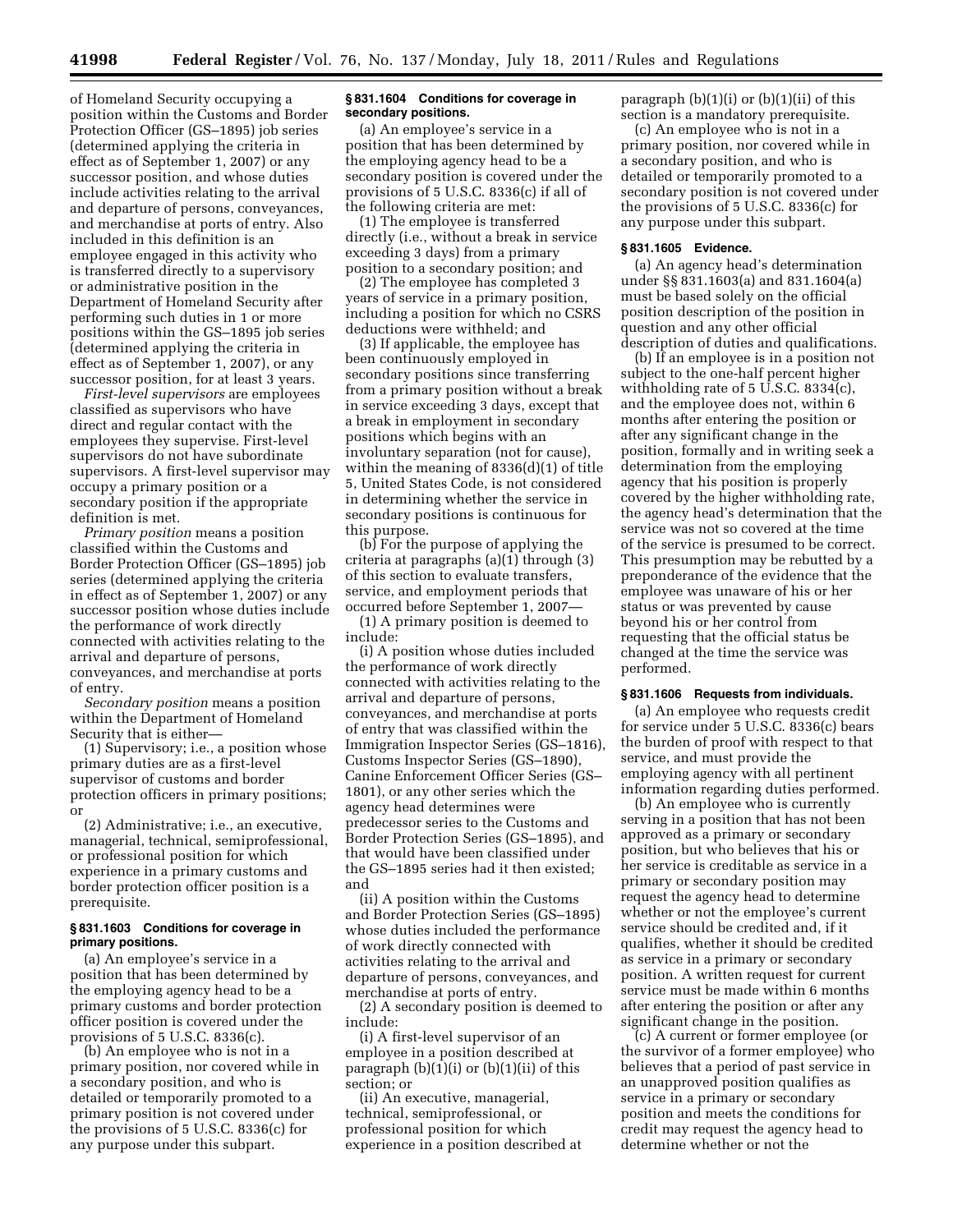employee's past service should be credited and, if it qualifies, whether it should be credited as service in a primary or secondary position. A written request for past service must be made no later than June 30, 2012.

(d) The agency head may extend the time limit for filing under paragraph (b) or (c) of this section when, in the judgment of such agency head, the individual shows that he or she was prevented by circumstances beyond his or her control from making the request within the time limit.

## **§ 831.1607 Withholdings and contributions.**

(a) During the service covered under the conditions established by § 831.1603 and § 831.1604, the Department of Homeland Security will deduct and withhold from the employee's base pay the amount required under 5 U.S.C. 8334(a) for such positions and submit that amount, together with agency contributions required by 5 U.S.C. 8334(a), to OPM in accordance with payroll office instructions issued by OPM.

(b) If the correct withholdings and/or Government contributions are not submitted to OPM for any reason whatsoever, the Department of Homeland Security must correct the error by submitting the correct amounts (including both employee and agency shares) to OPM as soon as possible. Even if the Department of Homeland Security waives collection of the overpayment of pay under any waiver authority that may be available for this purpose, such as 5 U.S.C. 5584, or otherwise fails to collect the debt, the correct amount must still be submitted to OPM without delay as soon as possible.

(c) Upon proper application from an employee, former employee or eligible survivor of a former employee, the Department of Homeland Security will pay a refund of erroneous additional withholdings for service that is found not to have been covered service. If an individual has paid to OPM a deposit or redeposit, including the additional amount required for covered service, and the deposit or redeposit is later determined to be erroneous because the service was not covered service, OPM will pay the refund, upon proper application, to the individual, without interest.

(d) The additional employee withholding and agency contribution for covered or creditable service properly made as required under 5 U.S.C. 8334(a)(1) or deposited under 5 U.S.C. 8334(c) are not separately refundable, even in the event that the employee or

his or her survivor does not qualify for a special annuity computation under 5 U.S.C. 8339(d).

(e) While an employee who does not hold a primary or secondary position is detailed or temporarily promoted to a primary or secondary position, the additional withholdings and agency contributions will not be made. While an employee who does hold a primary or secondary position is detailed or temporarily promoted to a position which is not a primary or secondary position, the additional withholdings and agency contributions will continue to be made.

## **§ 831.1608 Mandatory separation.**

(a) Except as provided in paragraph (c) of this section, the mandatory separation provisions of 5 U.S.C. 8335(b) apply to customs and border protection officers appointed in primary and secondary positions. A mandatory separation under section 8335(b) is not an adverse action under part 752 of this chapter or a removal action under part 359 of this chapter. Section 831.502 provides the procedures for requesting an exemption from mandatory separation.

(b) In the event an employee is separated mandatorily under 5 U.S.C. 8335(b), or is separated for optional retirement under 5 U.S.C. 8336(c), and OPM finds that all or part of the minimum service required for entitlement to immediate annuity was in a position which did not meet the requirements of a primary or secondary position and the conditions set forth in this subpart, such separation will be considered erroneous.

(c) The customs and border protection officer mandatory separation provisions of 5 U.S.C. 8335(b) do not apply to an individual first appointed as a customs and border protection officer before July 6, 2008.

## **§ 831.1609 Reemployment.**

An employee who has been mandatorily separated under 5 U.S.C. 8335(b) is not barred from reemployment in any position except a primary position after age 60. Service by a reemployed annuitant is not covered by the provisions of 5 U.S.C. 8336(c).

#### **§ 831.1610 Review of decisions.**

(a) The final decision of the agency head issued to an employee as the result of a request for determination filed under § 831.1606 may be appealed to the Merit Systems Protection Board under procedures prescribed by the Board.

(b) The final decision of the agency head denying an individual coverage

while serving in an approved secondary position because of failure to meet the conditions in § 831.1604(a) may be appealed to the Merit Systems Protection Board under procedures prescribed by the Board.

#### **§ 831.1611 Oversight of coverage determinations.**

(a) Upon deciding that a position is a customs and border protection officer position, the agency head must notify OPM (Attention: Associate Director, Retirement Services, or such other official as may be designated) stating the title of each position, occupational series, position description number (or other unique identifier), the number of incumbents, and whether the position is primary or secondary. The Director of OPM retains the authority to revoke the agency head's determination that a position is a primary or secondary position.

(b) The Department of Homeland Security must establish and maintain a file containing all coverage determinations made by the agency head under § 831.1603 and § 831.1604, and all background material used in making the determination.

(c) Upon request by OPM, the Department of Homeland Security will make available the entire coverage determination file for OPM to audit to ensure compliance with the provisions of this subpart.

(d) Upon request by OPM, the Department of Homeland Security must submit to OPM a list of all covered positions and any other pertinent information requested.

#### **§ 831.1612 Elections of Retirement Coverage, exclusions from retirement coverage, and proportional annuity computations.**

(a) *Elections of coverage.* (1) The Department of Homeland Security must provide an employee who is a customs and border protection officer on December 26, 2007, the opportunity to elect not to be treated as a customs and border protection officer under section 535(a) and (b) of the Department of Homeland Security Appropriations Act, 2008, Public Law 110–161, 121 Stat. 2042.

(2) An election under this paragraph (a) is valid only if made on or before June 22, 2008.

(3) An individual eligible to make an election under this paragraph who fails to make such an election on or before June 22, 2008, is deemed to have elected to be treated as a customs and border protection officer for retirement purposes.

(b) *Exclusion from coverage.* The provisions of this subpart and any other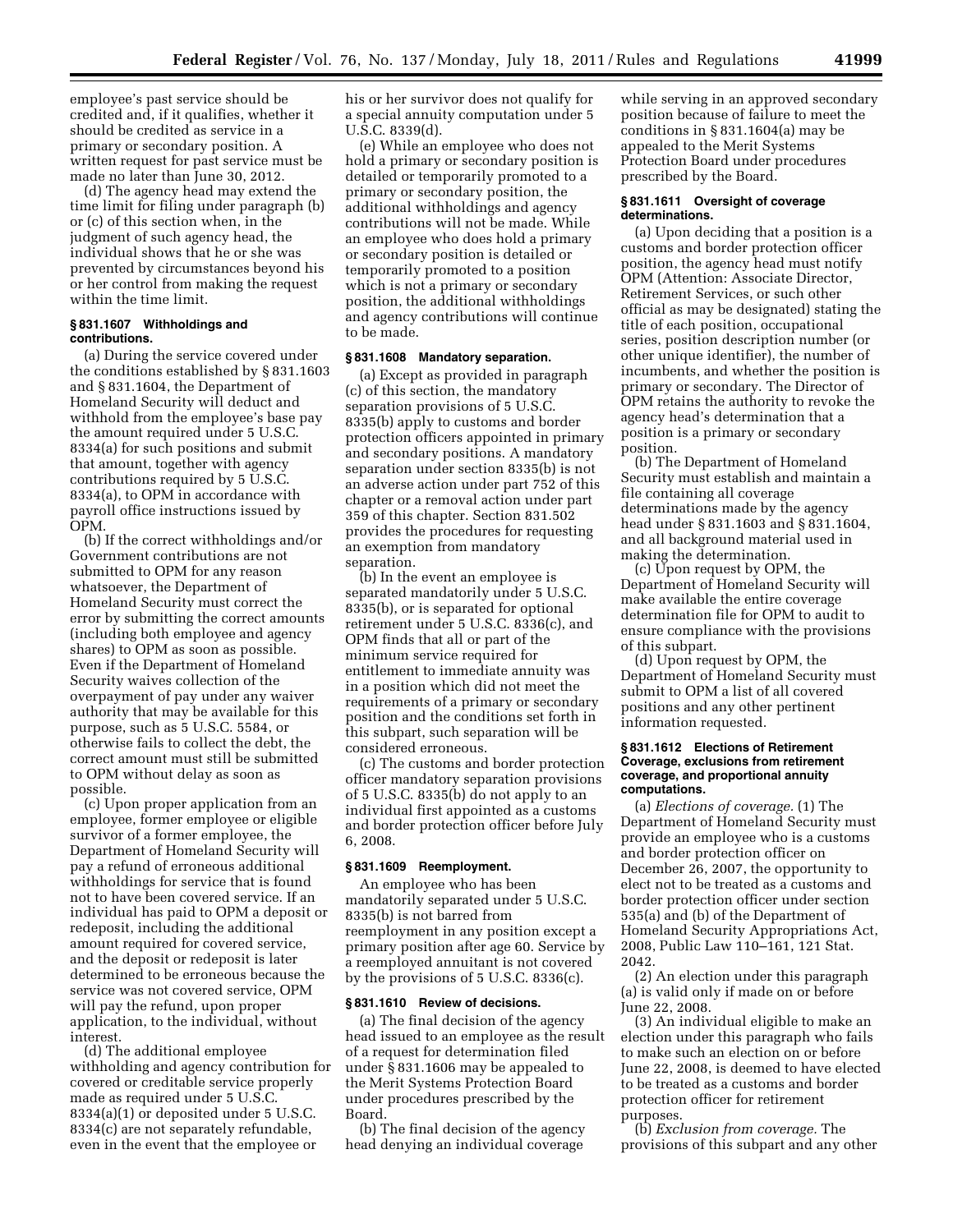specific reference to customs and border protection officers in this part do not apply to employees who on December 25, 2007, were law enforcement officers under subpart I of this part or subpart H of part 842 within U.S. Customs and Border Protection. These employees cannot elect to be treated as a customs and border protection officer under paragraph (a) of this section, nor can they be deemed to have made such an election.

(c) *Proportional annuity computation.*  The annuity of an employee serving in a primary or secondary customs and border protection officer position on July 6, 2008, must, to the extent that its computation is based on service rendered as a customs and border protection officer on or after that date, be at least equal to the amount that would be payable—

(1) To the extent that such service is subject to the Civil Service Retirement System, by applying section 8339(d) of title 5, United States Code, with respect to such service; and

(2) To the extent such service is subject to the Federal Employees' Retirement System, by applying section 8415(d) of title 5, United States Code, with respect to such service.

## **PART 841—FEDERAL EMPLOYEES RETIREMENT SYSTEM—GENERAL ADMINISTRATION**

■ 4. The authority citation for part 841 continues to read as follows:

**Authority:** 5 U.S.C. 8461; Sec. 841.108 also issued under 5 U.S.C. 552a; subpart D also issued under 5 U.S.C. 8423; Sec. 841.504 also issued under 5 U.S.C. 8422; Sec. 841.507 also issued under section 505 of Pub. L. 99–335; subpart J also issued under 5 U.S.C. 8469; Sec. 841.506 also issued under 5 U.S.C. 7701(b)(2); Sec. 841.508 also issued under section 505 of Pub. L. 99–335; Sec. 841.604 also issued under Title II, Pub. L. 106–265, 114 Stat. 780.

■ 5. Revise § 841.403(c) to read as follows:

#### **§ 841.403 Categories of employees for computation of normal cost percentages.**  \* \* \* \* \*

(c) Law enforcement officers, members of the Supreme Court Police, firefighters, nuclear materials couriers, customs and border protection officers, and employees under section 302 of the Central Intelligence Agency Retirement Act of 1964 for Certain Employees. \* \* \* \* \*

■ 6. Revise § 841.503(b) to read as follows:

#### **§ 841.503 Amounts of employee deductions.**

\* \* \* \* \*

(b) The rate of employee deductions from basic pay for FERS coverage for a Member, law enforcement officer, firefighter, nuclear materials courier, customs and border protection officer, air traffic controller, member of the Supreme Court Police, Congressional employee, or employee under section 302 of the Central Intelligence Agency Act of 1964 for Certain Employees is seven and one-half percent of basic pay, minus the percent of tax which is (or would be) in effect for the payment, for the employee cost of social security.  $*$  \*

## **PART 842—FEDERAL EMPLOYEES RETIREMENT SYSTEM—BASIC ANNUITY**

■ 7. The authority citation for part 842 is revised to read as follows:

**Authority:** 5 U.S.C. 8461(g); Secs. 842.104 and 842.106 also issued under 5 U.S.C. 8461(n); Sec. 842.104 also issued under Secs. 3 and 7(c) of Pub. L. 105–274, 112 Stat. 2419; Sec. 842.105 also issued under 5 U.S.C. 8402(c)(1) and 7701(b)(2); Sec. 842.106 also issued under Sec. 102(e) of Pub. L. 104–8, 109 Stat. 102, as amended by Sec. 153 of Pub. L. 104–134, 110 Stat. 1321–102; Sec. 842.107 also issued under Secs. 11202(f), 11232(e), and 11246(b) of Pub. L. 105–33, 111 Stat. 251, and Sec. 7(b) of Pub. L. 105–274, 112 Stat. 2419; Sec. 842.108 also issued under Sec. 7(e) of Pub. L. 105–274, 112 Stat. 2419; Sec. 842.109 also issued under Sec. 1622(b) of Public Law 104–106, 110 Stat. 515; Sec. 842.208 also issued under Sec. 535(d) of Title V of Division E of Pub. L. 110–161, 121 Stat. 2042; Sec. 842.213 also issued under 5 U.S.C. 8414(b)(1)(B) and Sec. 1313(b)(5) of Pub. L. 107–296, 116 Stat. 2135; Secs. 842.304 and 842.305 also issued under Sec. 321(f) of Pub. L. 107–228, 116 Stat. 1383, Secs. 842.604 and 842.611 also issued under 5 U.S.C. 8417; Sec. 842.607 also issued under 5 U.S.C. 8416 and 8417; Sec. 842.614 also issued under 5 U.S.C. 8419; Sec. 842.615 also issued under 5 U.S.C. 8418; Sec. 842.703 also issued under Sec. 7001(a)(4) of Pub. L. 101–508, 104 Stat. 1388; Sec. 842.707 also issued under Sec. 6001 of Pub. L. 100–203, 101 Stat. 1300; Sec. 842.708 also issued under Sec. 4005 of Pub. L. 101– 239, 103 Stat. 2106 and Sec. 7001 of Pub. L. 101–508, 104 Stat. 1388; Subpart H also issued under 5 U.S.C. 1104; Sec. 842.810 also issued under Sec. 636 of Appendix C to Pub. L. 106–554 at 114 Stat. 2763A–164; Sec. 842.811 also issued under Sec. 226(c)(2) of Public Law 108–176, 117 Stat. 2529; Subpart J also issued under Sec. 535(d) of Title V of Division E of Pub. L. 110–161, 121 Stat. 2042.

■ 8. Revise the section heading, and paragraphs (a)(1) and (2) of § 842.208 to read as follows:

**§ 842.208 Firefighters, customs and border protection officers, law enforcement officers, members of the Capitol or Supreme Court Police, and nuclear materials couriers.** 

 $(a) * * * *$ 

(1) After completing any combination of service as a firefighter, customs and border protection officer, law enforcement officer, member of the Capitol or Supreme Court Police, or nuclear materials courier totaling 25 years; or

(2) After becoming age 50 and completing any combination of service as a firefighter, customs and border protection officer, law enforcement officer, member of the Capitol or Supreme Court Police, or nuclear materials courier totaling 20 years. \* \* \* \* \*

■ 9. Revise § 842.403 (b)(2)(ii) to read as follows:

#### **§ 842.403 Computation of basic annuity.**

\* \* \* \* \*

(b) \* \* \*  $(2)^{\ast}$  \* \*

(ii) Is not a customs and border protection officer, a Member, Congressional employee, military reserve technician, law enforcement officer, firefighter, nuclear materials courier, or air traffic controller.

■ 10. Revise 842,801 to read as follows:

#### **§ 842.801 Applicability and purpose.**

(a) This subpart contains regulations of the Office of Personnel Management (OPM) to supplement—

(1) 5 U.S.C. 8412(d) and (e), which establish special retirement eligibility for law enforcement officers, members of the Capitol Police and Supreme Court Police, firefighters, nuclear materials couriers, customs and border protection officers, and air traffic controllers employed under the Federal Employees Retirement System (FERS);

(2) 5 U.S.C. 8422(a), pertaining to deductions;

(3) 5 U.S.C. 8423(a), pertaining to Government contributions; and

(4) 5 U.S.C. 8425, pertaining to mandatory retirement.

(b) The regulations in this subpart are issued pursuant to the authority given to OPM in 5 U.S.C. 8461(g) to prescribe regulations to carry out the provisions of 5 U.S.C. chapter 84, in 5 U.S.C. 1104 to delegate authority for personnel management to the heads of agencies and pursuant to the authority given the Director of OPM in section 535(d) of the Department of Homeland Security Appropriations Act, 2008, Public Law 110–161, 121 Stat. 2042.

■ 11. Revise 842.901 to read as follows:

#### **§ 842.901 Applicability and purpose.**

(a) This subpart contains regulations of the Office of Personnel Management (OPM) to supplement—

 $(1)$  5 U.S.C. 8412 $(d)$  and  $(e)$ , which establish special retirement eligibility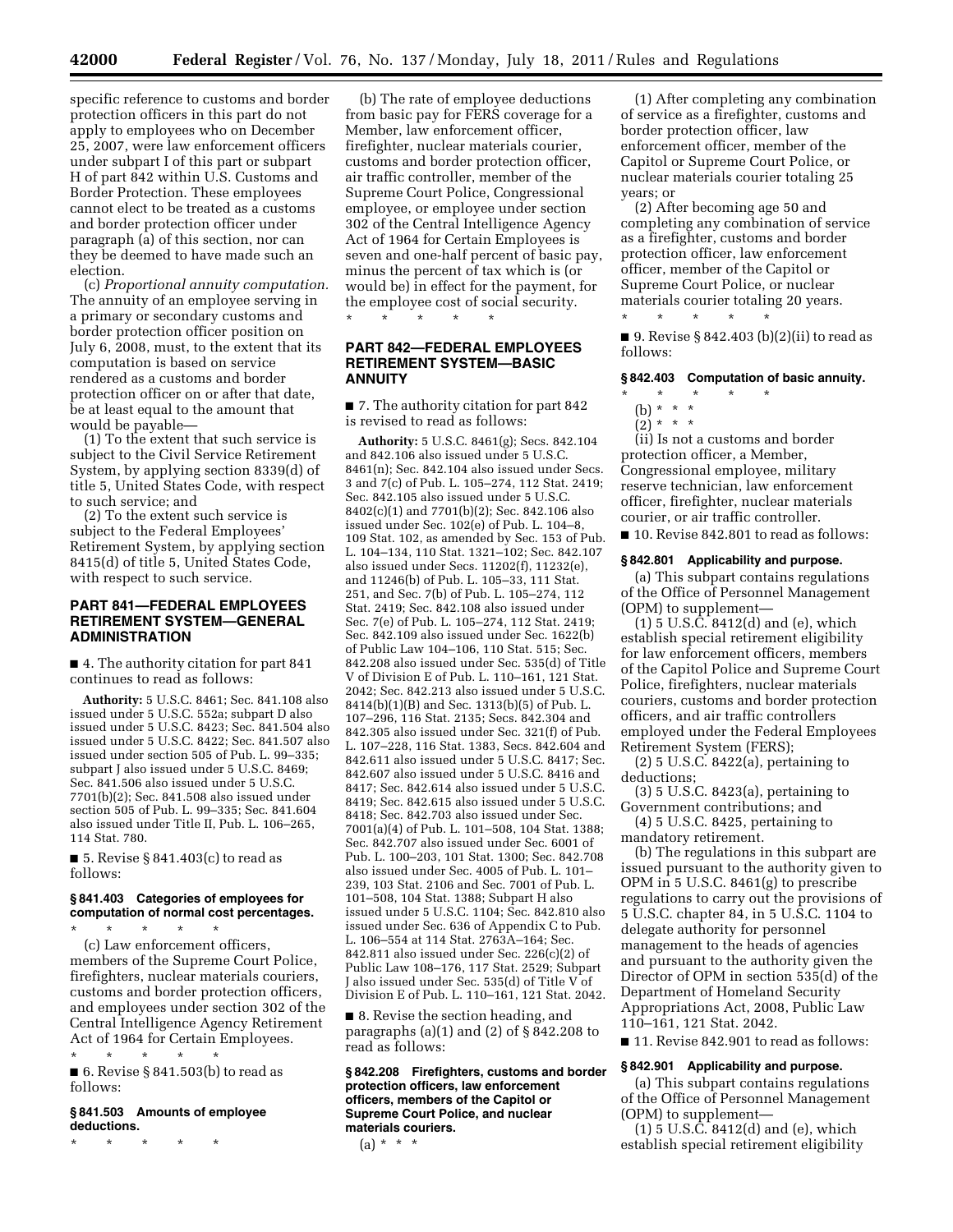for law enforcement officers, members of the Capitol Police and Supreme Court Police, firefighters, nuclear materials couriers, customs and border protection officers, and air traffic controllers employed under the Federal Employees Retirement System (FERS);

(2) 5 U.S.C. 8422(a), pertaining to deductions;

(3) 5 U.S.C. 8423(a), pertaining to Government contributions; and

(4) 5 U.S.C. 8425, pertaining to mandatory retirement.

(b) The regulations in this subpart are issued pursuant to the authority given to OPM in 5 U.S.C. 8461(g) to prescribe regulations to carry out the provisions of 5 U.S.C. chapter 84, in 5 U.S.C. 1104 to delegate authority for personnel management to the heads of agencies and pursuant to the authority given the Director of OPM in section 535(d) of the Department of Homeland Security Appropriations Act, 2008, Division E of Public Law 110–161, 121 Stat. 1844.

■ 12. Add subpart J to part 842 to read as follows:

## **Subpart J—Customs and Border Protection Officers**

- 842.1001 Applicability and purpose.
- 842.1002 Definitions.
- 842.1003 Conditions for coverage.
- 842.1004 Evidence.<br>842.1005 Withhold:
- Withholding and contributions. 842.1006 Mandatory separation.
- 842.1007 Review of decisions.
- 842.1008 Oversight of coverage
- determinations.
- 842.1009 Elections of Retirement Coverage, exclusions from retirement coverage, and proportional annuity computations.

## **Subpart J—Customs and Border Protection Officers**

## **§ 842.1001 Applicability and purpose.**

(a) This subpart contains regulations of the Office of Personnel Management (OPM) to supplement—

 $(1)$  5 U.S. $\hat{C}$ . 8412 $(d)$  and  $(e)$ , which establish special retirement eligibility for law enforcement officers, members of the Capitol Police and Supreme Court Police, firefighters, nuclear materials couriers, customs and border protection officers, and air traffic controllers employed under the Federal Employees Retirement System (FERS);

(2) 5 U.S.C. 8422(a), pertaining to deductions;

(3) 5 U.S.C. 8423(a), pertaining to Government contributions; and

(4) 5 U.S.C. 8425, pertaining to mandatory retirement.

(b) The regulations in this subpart are issued pursuant to the authority given to OPM in 5 U.S.C. 8461(g) to prescribe regulations to carry out the provisions of 5 U.S.C. chapter 84, in 5 U.S.C. 1104 to delegate authority for personnel

management to the heads of agencies and pursuant to the authority given the Director of OPM in section 535(d) of the Department of Homeland Security Appropriations Act, 2008, Division E of Public Law 110–161, 121 Stat. 1844.

#### **§ 842.1002 Definitions.**

As used in this subpart:

*Agency head* means the Secretary of the Department of Homeland Security. For purposes of an approval of coverage under this subpart, agency head is also deemed to include the designated representative of the Secretary of Department of Homeland Security, except that the designated representative must be a department headquarters-level official who reports directly to the Secretary of Homeland Security, or to the Deputy Secretary of Homeland Security, and who is the sole such representative for the entire department. For the purposes of a denial of coverage under this subpart, agency head is also deemed to include the designated representative of the Secretary of Department of Homeland Security at any level within the Department of Homeland Security.

*Customs and border protection officer*  means an employee in the Department of Homeland Security occupying a position within the Customs and Border Protection Officer (GS–1895) job series (determined applying the criteria in effect as of September 1, 2007) or any successor position and whose duties include activities relating to the arrival and departure of persons, conveyances, and merchandise at ports of entry. Also included in this definition is an employee engaged in this activity who is transferred directly to a supervisory or administrative position in the Department of Homeland Security after performing such duties in 1 or more positions within the GS–1895 job series (determined applying the criteria in effect as of September 1, 2007), or any successor position, for at least 3 years.

*Employee* means an employee as defined by 5 U.S.C. 8401(11).

*First-level supervisors* are employees classified as supervisors who have direct and regular contact with the employees they supervise. First-level supervisors do not have subordinate supervisors. A first-level supervisor may occupy a primary position or a secondary position if the appropriate definition is met.

*Primary position* means a position classified within the Customs and Border Protection Officer (GS–1895) job series (determined applying the criteria in effect as of September 1, 2007) or any successor position whose duties include the performance of work directly

connected with activities relating to the arrival and departure of persons, conveyances, and merchandise at ports of entry.

*Secondary position* means a position within the Department of Homeland Security that is either—

(1) Supervisory; i.e., a position whose primary duties are as a first-level supervisor of customs and border protection officers in primary positions; or

(2) Administrative; i.e., an executive, managerial, technical, semiprofessional, or professional position for which experience in a primary customs and border protection officer position is a prerequisite.

# **§ 842.1003 Conditions for coverage.**

(a) *Primary positions.* (1) An employee's service in a position that has been determined by the employing agency head to be a primary customs and border protection officer position is covered under the provisions of 5 U.S.C. 8412(d).

(2) An employee who is not in a primary position, nor covered while in a secondary position, and who is detailed or temporarily promoted to a primary position is not covered under the provisions of 5 U.S.C. 8412(d) for any purpose under this subpart.

(3) A first-level supervisor position may be determined to be a primary position if it satisfies the conditions set forth in § 842.1002.

(b) *Secondary positions.* An employee's service in a position that has been determined by the employing agency head to be a secondary position is covered under the provisions of 5 U.S.C. 8412(d) if all of the following criteria are met:

(1) The employee, while covered under the provisions of 5 U.S.C. 8412(d) as a customs and border protection officer, is transferred directly (i.e., without a break in service exceeding 3 days) from a primary position to a secondary position; and

(2) The employee has completed 3 years of service in a primary position, including service for which no FERS deductions were withheld; and

(3) If applicable, the employee has been continuously employed in secondary positions since transferring from a primary position without a break in service exceeding 3 days, except that a break in employment in secondary positions which begins with an involuntary separation (not for cause), within the meaning of 8414(b)(1)(A), is not considered in determining whether the service in secondary positions is continuous for this purpose.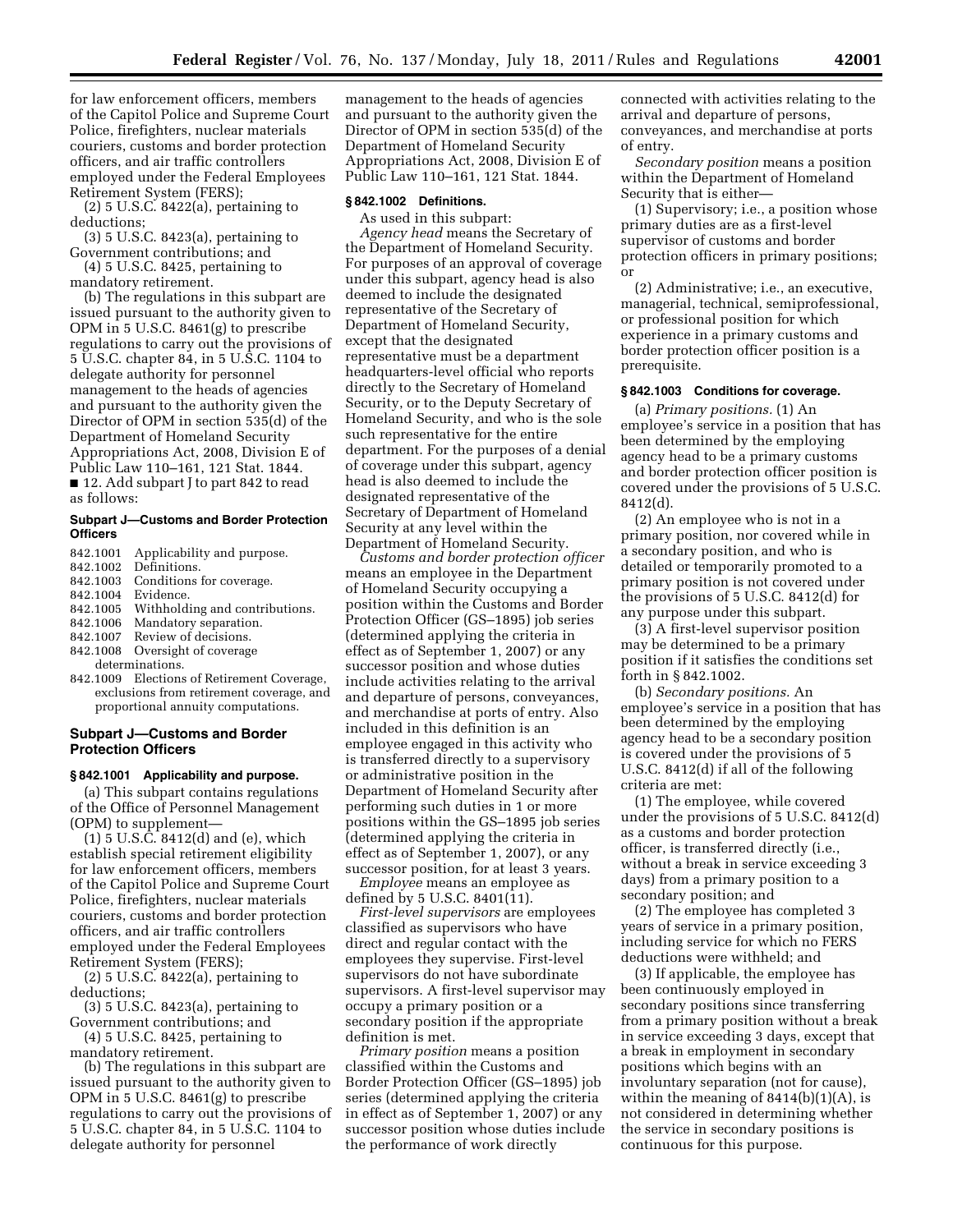(c) For the purpose of applying the criteria at paragraph (b)(1) through (3) of this section to evaluate transfers, service, and employment periods that occurred before September 1, 2007—

(1) A primary position, covered under the provisions of 5 U.S.C. 8412(d), is deemed to include:

(i) A position whose duties included the performance of work directly connected with activities relating to the arrival and departure of persons, conveyances, and merchandise at ports of entry that was classified within the Immigration Inspector Series (GS–1816), Customs Inspector Series (GS–1890), Canine Enforcement Officer Series (GS– 1801), or any other series which the agency head determines were predecessor series to the Customs and Border Protection Series (GS–1895), and that would have been classified under the GS–1895 series had it then existed; and

(ii) A position within the Customs and Border Protection Series (GS–1895) whose duties included the performance of work directly connected with activities relating to the arrival and departure of persons, conveyances, and merchandise at ports of entry.

(2) A secondary position is deemed to include:

(i) A first-level supervisor of an employee in a position described at paragraph  $(c)(1)(i)$  or  $(c)(1)(ii)$  of this section; or

(ii) A executive, managerial, technical, semiprofessional, or professional position for which experience in a position described at paragraph  $(c)(1)(i)$  or  $(c)(1)(ii)$  of this section is a mandatory prerequisite.

(d) An employee who is not in a primary position, nor covered while in a secondary position, and who is detailed or temporarily promoted to a secondary position is not covered under the provisions of 5 U.S.C. 8412(d) for any purpose under this subpart.

#### **§ 842.1004 Evidence.**

(a) The agency head's determination under § 842.1003(a) that a position is a primary position must be based solely on the official position description of the position in question, and any other official description of duties and qualifications. The official documentation for the position must establish that it satisfies the requirements defined in § 842.1002.

(b) A determination under § 842.1003(b) must be based on the official position description and any other evidence deemed appropriate by the agency head for making the determination.

(c) If an employee is in a position not subject to the one-half percent higher withholding rate of 5 U.S.C. 8422(a)(3), and the employee does not, within 6 months of entering the position formally and in writing seek a determination from the employing agency that his or her service is properly covered by the higher withholding rate, the agency head's determination that the service was not so covered at the time of the service is presumed to be correct. This presumption may be rebutted by a preponderance of the evidence that the employee was unaware of his or her status or was prevented by cause beyond his or her control from requesting that the official status be changed at the time the service was performed.

# **§ 842.1005 Withholding and contributions.**

(a) During service covered under the conditions established by § 842.1003(a) or (c), the Department of Homeland Security will deduct and withhold from the employee's base pay the amounts required under 5 U.S.C. 8422(a) and submit that amount to OPM in accordance with payroll office instructions issued by OPM.

(b) During service described in paragraph (a) of this section, the Department of Homeland Security must submit to OPM the Government contributions required under 5 U.S.C. 8423(a) in accordance with payroll office instructions issued by OPM.

(c) If the correct withholdings and/or Government contributions are not timely submitted to OPM for any reason whatsoever, including cases in which it is finally determined that past service of a current or former employee was subject to the higher deduction and Government contribution rates, the Department of Homeland Security must correct the error by submitting the correct amounts (including both employee and agency shares) to OPM as soon as possible. Even if the Department of Homeland Security waives collection of the overpayment of pay under any waiver authority that may be available for this purpose, such as 5 U.S.C. 5584, or otherwise fails to collect the debt, the correct amount must still be submitted to OPM as soon as possible.

(d) Upon proper application from an employee, former employee or eligible survivor of a former employee, the Department of Homeland Security will pay a refund of erroneous additional withholdings for service that is found not to have been covered service. If an individual has paid to OPM a deposit or redeposit, including the additional amount required for covered service, and the deposit is later determined to be

erroneous because the service was not covered service, OPM will pay the refund, upon proper application, to the individual, without interest.

(e) The additional employee withholding and agency contributions for covered service properly made are not separately refundable, even in the event that the employee or his or her survivor does not qualify for a special annuity computation under 5 U.S.C. 8415(d).

(f) While an employee who does not hold a primary or secondary position is detailed or temporarily promoted to such a position, the additional withholdings and agency contributions will not be made.

(g) While an employee who holds a primary or secondary position is detailed or temporarily promoted to a position that is not a primary or secondary position, the additional withholdings and agency contributions will continue to be made.

#### **§ 842.1006 Mandatory separation.**

(a) Except as provided in paragraph (d) of this section, the mandatory separation provisions of 5 U.S.C. 8425 apply to customs and border protection officers, including those in secondary positions. A mandatory separation under 5 U.S.C. 8425 is not an adverse action under part 752 of this chapter or a removal action under part 359 of this chapter.

(b) Exemptions from mandatory separation are subject to the conditions set forth under 5 U.S.C. 8425. An exemption may be granted at the sole discretion of the head of the employing agency or by the President in accordance with 5 U.S.C. 8425(c).

(c) In the event that an employee is separated mandatorily under 5 U.S.C. 8425, or is separated for optional retirement under 5 U.S.C. 8412(d) or (e), and OPM finds that all or part of the minimum service required for entitlement to immediate annuity was in a position that did not meet the requirements of a primary or secondary position and the conditions set forth in this subpart or, if applicable, in part 831 of this chapter, such separation will be considered erroneous.

(d) The customs and border protection officer mandatory separation provisions of 5 U.S.C. 8425 do not apply to an individual first appointed as a customs and border protection officer before July 6, 2008.

#### **§ 842.1007 Review of decisions.**

(a) The final decision of the agency head denying an individual's request for approval of a position as a primary or secondary customs and border